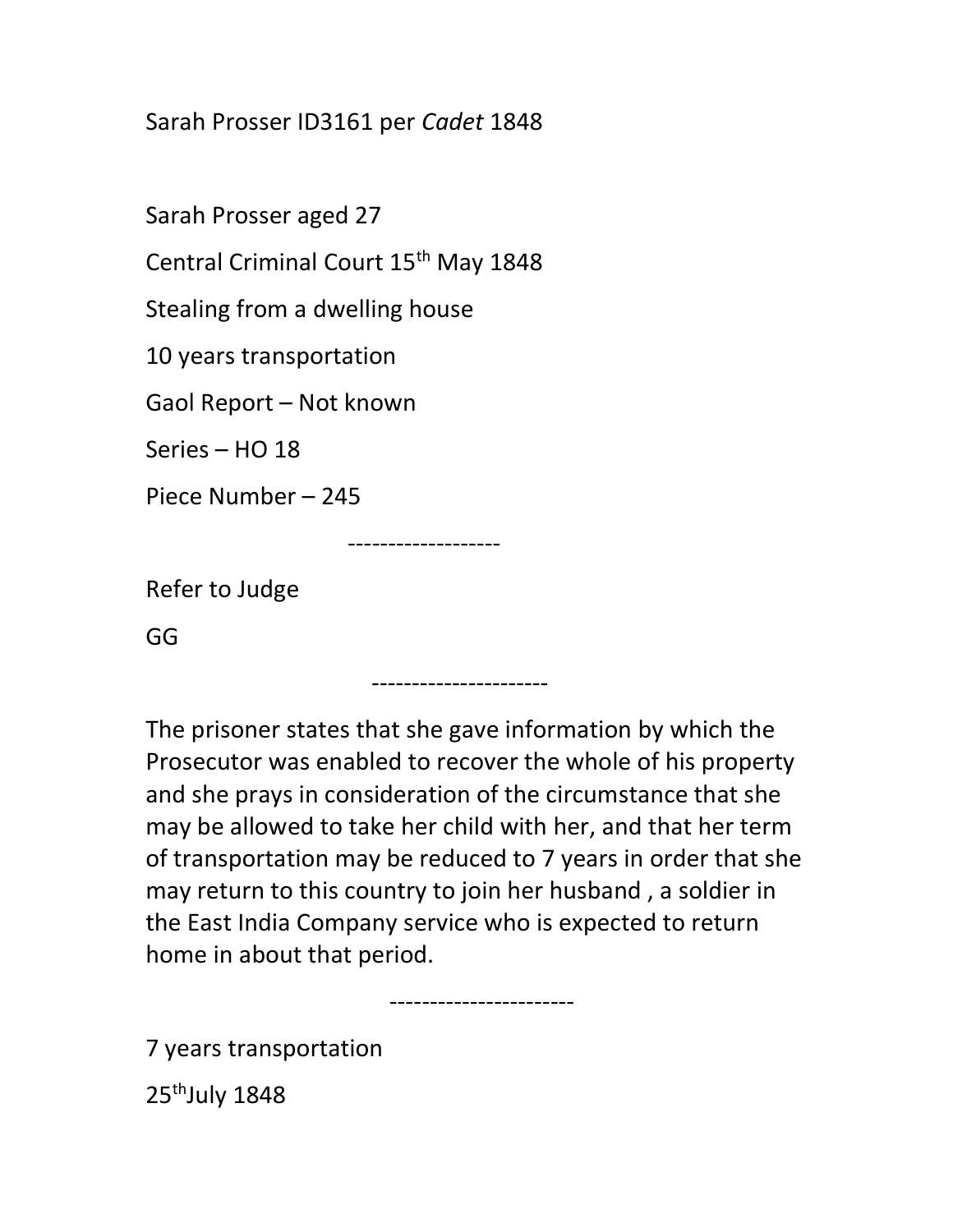To the Right Honourable Sir George Grey Her Majesty's Principle Secretary of State for the Home Department.

--------------------------------------------

The humble Petition of Sarah Prosser – convicted and transported for 10 years at the May Sessions of the Central Criminal Court.

Newgate 13th May 1848

Sheweth

Your petitioner is the wife of a soldier in East India Company Service who has 8 years to serve before his time is ended that entitles him to a pension. Your Petitioner had a female child 7 years of age – and she is seriously reflected upon the injury she has done to her late employer and since her conviction of the offence of stealing in a dwelling house, she has given such information as had led to the recovery and restoration of all the property amounting to between £70 and £80 in value.

Your petitioner is most anxious to be permitted to take her child out of the country with her and for her sentence to be mitigated three years that she may be able to return to her native land by the time her husband who is serving his country as a soldier in the East Indies shall have finished that period of servitude which will entitle him to such a pension as with their own expectations may enable them under the blessing of providence to pass the closing days of their life in quietness and honesty.

Your Petition further [ ] that it was the hope of being able to join her husband with her child in the East Indies that